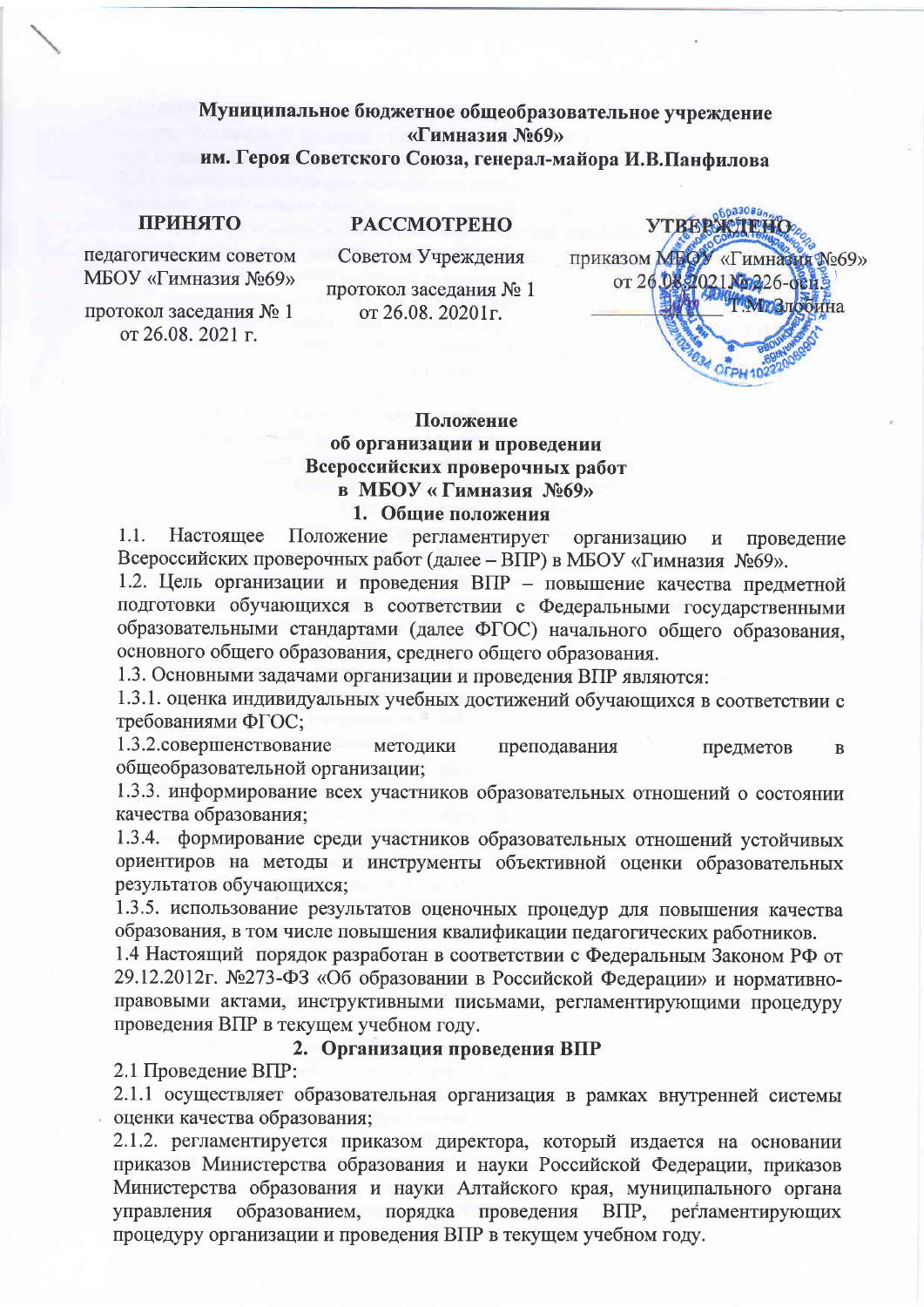2.2. ВПР проводится в сроки, утверждённые приказом Министерства образования и науки Российской Федерации на текущий учебный год.

2.3. Образовательная организация:

2.3.1. создаёт необходимые условия для организации и проведения ВПР:

выделяет необходимое количество аудиторий для проведения ВПР (из расчёта мест - по 1(2) обучающегося за партой. При условии рассадки по 2 обучающегося за партой, выдаются разные варианты работ), проверки работ, обеспечивает необходимое число наблюдателей в аудитории), создает условия для выполнения ВПР продолжительностью 45, 60 или 90 минут.

2.3.2. информирует родителей (законных представителей) обучающихся о порядке и условиях проведения ВПР через официальный сайт образовательной организации, на общешкольных, классных родительских собраниях; о результатах учебных достижений обучающихся.

2.3.3. проводит разъяснительную работу с педагогическими работниками, участвующими в ВПР, об обеспечении объективности результатов;

2.3.4. обеспечивает участие обучающихся в написании ВПР по предмету в соответствии с порядком проведения ВПР в текущем учебном году, установленном Федеральной службой по надзору в сфере образования и науки;

2.3.5. обеспечивает соблюдение процедуры ВПР на всех ее этапах: регистрация на портале сопровождения BIIP (https://lk-fisoko.obrnadzor.gov.ru), получение доступа в личный кабинет образовательной организации, получение архива с макетами индивидуальных комплектов заданий, проверки работ, заполнения печатных отчетных документов; заполнения и отправки через личный кабинет электронной формы сбора результатов ВПР:

2.3.6. осуществляет аналитическую работу с результатами ВПР с целью повышения качества образования на уровне образовательной организации:

2.3.7. обеспечивает сохранность работ в течение 1 года, исключающую возможность внесения изменений;

2.3.8. создает условия и проводит мероприятия, направленные на повышение объективности оценки образовательных результатов обучающихся.

2.4. Обучающиеся, не посещающие образовательную организацию по состоянию здоровья и (или) находящиеся на длительном лечении в учреждениях здравоохранения на момент проведения ВПР, обучающиеся с ограниченными возможностями здоровья, участвуют в ВПР по желанию.

2.5. ВПР проводятся на втором и (или) третьем уроке по расписанию первой или второй смены (для 11-х классов допустимо проведение ВПР на 5-6 уроках). соблюдая продолжительность выполнения работы, определенную федеральными нормативными актами. ВПР продолжительностью 45, 60 и 90 минут проводятся без перемены в течение всего времени (допустима коррекция расписания учебных занятий в день написания ВПР).

2.6. Во время проведения ВПР исключается использование любых средств связи, бумажных записей, учебной литературы, словарей, справочных материалов.

2.7. ВПР проводятся в штатном режиме в классах и по предметам, закрепленным Министерства образования приказом  $\mathbf{M}$ науки Российской Федерации. регламентирующем проведение ВПР в текущем учебном году, в классах и по которые проводятся режиме апробации - по предметам,  $\, {\bf B}$ решению педагогического коллектива, которое принимается ежегодно. Обучающиеся, пропустившие процедуру выполнения ВПР, обязаны предоставить документы, официально подтверждающие уважительную причину пропуска.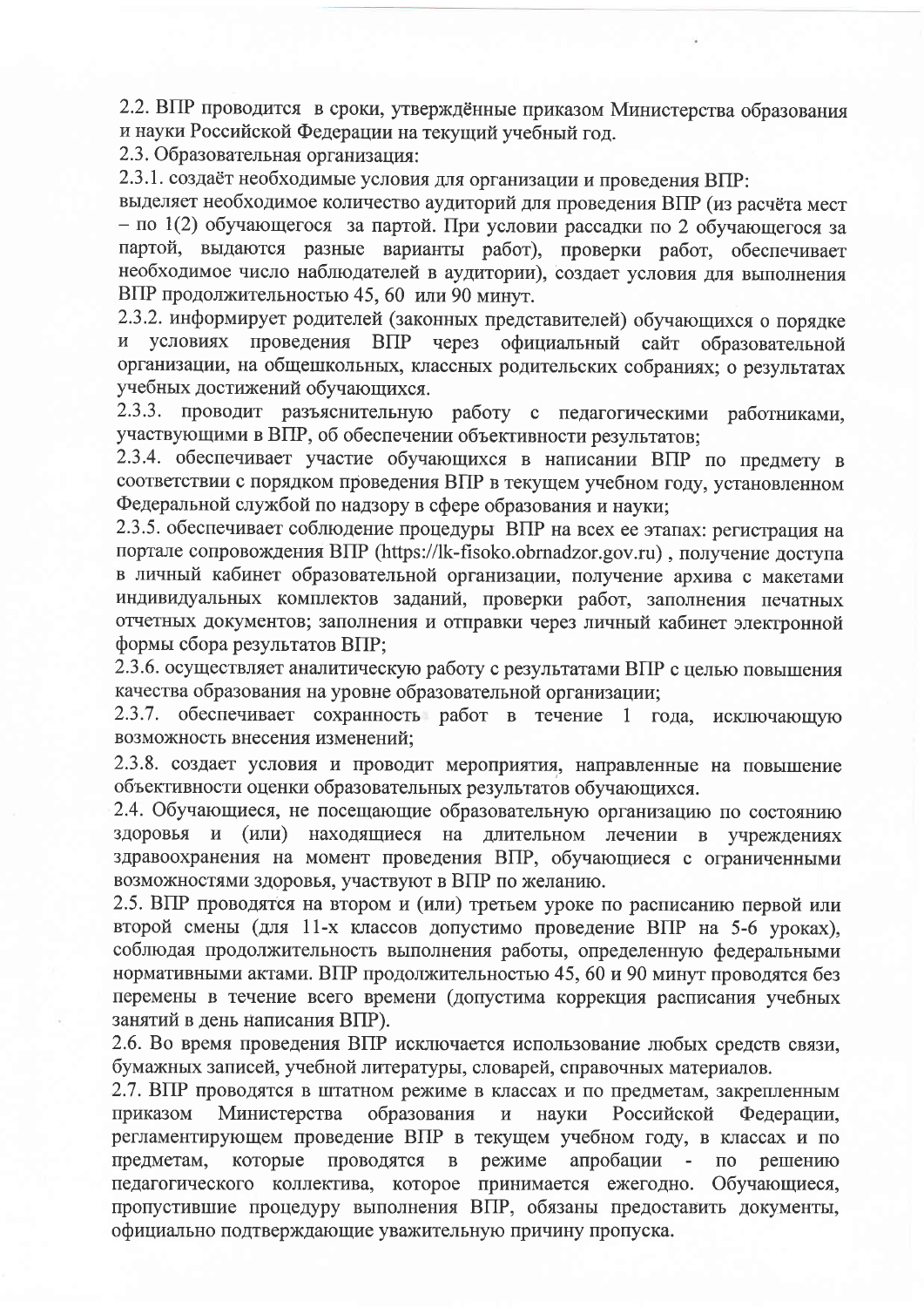2.8. ВПР проводится ответственным организатором, закрепленным приказом директора. Контроль за проведением ВПР осуществляется представителями администрации ОО, координаторами процедуры.

2.9. На ВПР допускается присутствие сторонних наблюдателей (видеонаблюдение) из числа представителей органа исполнительной власти, муниципального органа управления образованием. Других общеобразовательных организаций, родительской общественности, общественных организаций и объединений края и  $($ горола). Присутствие района наблюдателей закрепляется приказом  $\overline{10}$ образовательной организации, в том числе в соответствии с приказами исполнительных органов.

2.10. При проведении ВПР, проверке работ и обработке результатов используется код участника. Коды выдаются участникам один раз до проведения проверочных работ. Коды представляют собой четырехзначные числа, идущие подряд, начиная с: - 4001 (4002, 4003 и т.д.) для 4 класса; - 5001 (5002, 5003 и т.д.) для 5 класса; -6001 (6002, 6003 и т.д.) для 6 класса; - 7001 (7002, 7003 и т.д.) для 7 класса; 8001 (8002, 8003 и т.д.) для 8 класса; - 1001 (1002, 1003 и т.д.) для 11 класса; по классам в порядке следования номеров учеников в списке по алфавиту. Каждый код используется во всей образовательной организации только один раз.

2.11. Проверка работ участников ВПР по каждому предмету в каждом классе проводится группой учителей образовательной организации, состав которой закрепляется приказом директора; в состав группы учителей входят учитель, преподающий в классе предмет, по которому проводилась ВПР, учителя преподающие аналогичный предмет, учителя, организации. преполающие предметы, которые относятся к укрупненной группе предметов, в которую входит предмет, по которому проводилась ВПР; к проверке ВПР образовательная организация вправе привлекать педагогических работников ДРУГИХ организаций района/города, образовательных представителей родительской общественности. Образовательная организация привлекает экспертов для проверки работ из числа учителей-предметников с опытом работы не менее 3 лет.

2.12. Перевод баллов в отметки осуществляется в соответствии со шкалой перевода, указанной в критериях оценивания работ по каждому классу и предмету.

2.13. Отметки за Всероссийские проверочные работы выставляются в журнал. Результаты ВПР сообщаются родителям для выстраивания образовательной траектории ребенка. Результаты ВПР используются администрацией ЛЛЯ совершенствования преподавания учебных предметов.

## 3. Регламент проведения ВПР

3.1. Заместитель директора по УВР, ответственный за проведение ВПР в Гимназии: 3.1.1. скачивает архив с вариантами для проведения ВПР - файлы для распечатывания участникам ВПР в личном кабинете системы ВПР не позднее, чем за 3 дня до начала ВПР;

3.1.2. скачивает в личном кабинете системы ВПР макет бумажного протокола и список кодов участников проведения работы, которые разрезаются на отдельные части и выдаются участникам перед началом работы;

3.1.3. распечатывает варианты ВПР на всех участников, бумажный протокол и коды участников;

3.1.4. выдает классным руководителям коды для выдачи каждому участнику (причем выдается один и тот же код на все работы) и проводит инструктаж;

3.1.5. организует выполнение участниками работы;